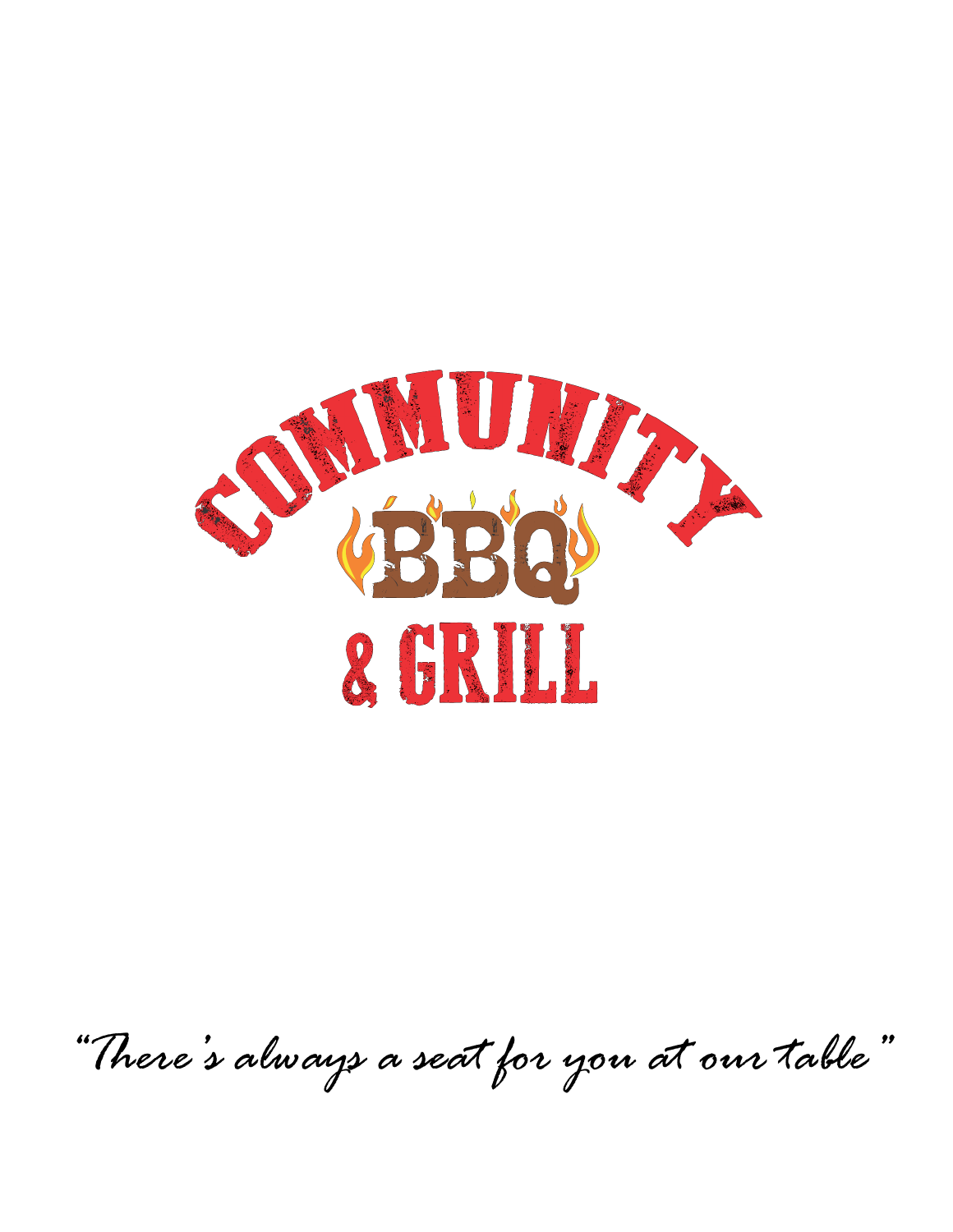### Warm Ups

#### Texas Meateor Bites. Full \$8, Half \$5

We combine our award-winning rib meat with cheese and fresh jalapenos. A little ball of heaven fried to perfection and served with our home-made classic and chipotle ranches.

#### **Mirade Fries.** Full \$8, Half \$5, add meat for \$4

Our home-made French fries topped with Smoked Queso, chives, and real bacon. Ask the Pit Master for the "Miracle Fries" story.

Chips & Smoked Queso. Bowl \$7, Side \$4, add meat for \$2.<sup>50</sup>

### Smoked Chicken Bacon Ranch Quesadilla.  $$9.50$

Beautifully cooked chicken, real bacon, Monterey Jack cheese, and our home-made classic ranch. Served with a side of sour cream and guac.

### Fried Pickles. Full \$7.50 Half \$5

Thick-cut slices of delicious dill pickles battered in our house mix and fried to a perfect crisp. Served with your choice of dressing.

#### App Sampler. \$12.99

Struggling to choose an appetizer? Choose any three!



### On The Bun

### The Pinto. \$12.75

Smoked meat on a freshly toasted brioche bun. Double the meat. \$3.<sup>50</sup>

### The Brisket Pinto. \$13.50

Our USDA Prime Angus brisket on a freshly toasted brioche bun. Double the meat. \$6.<sup>50</sup>

### The Know-Be-Do. \$13.99

Layers of chopped brisket, pulled pork, and sausage on a toasted brioche bun.

### "We're Traditional, Not Typical."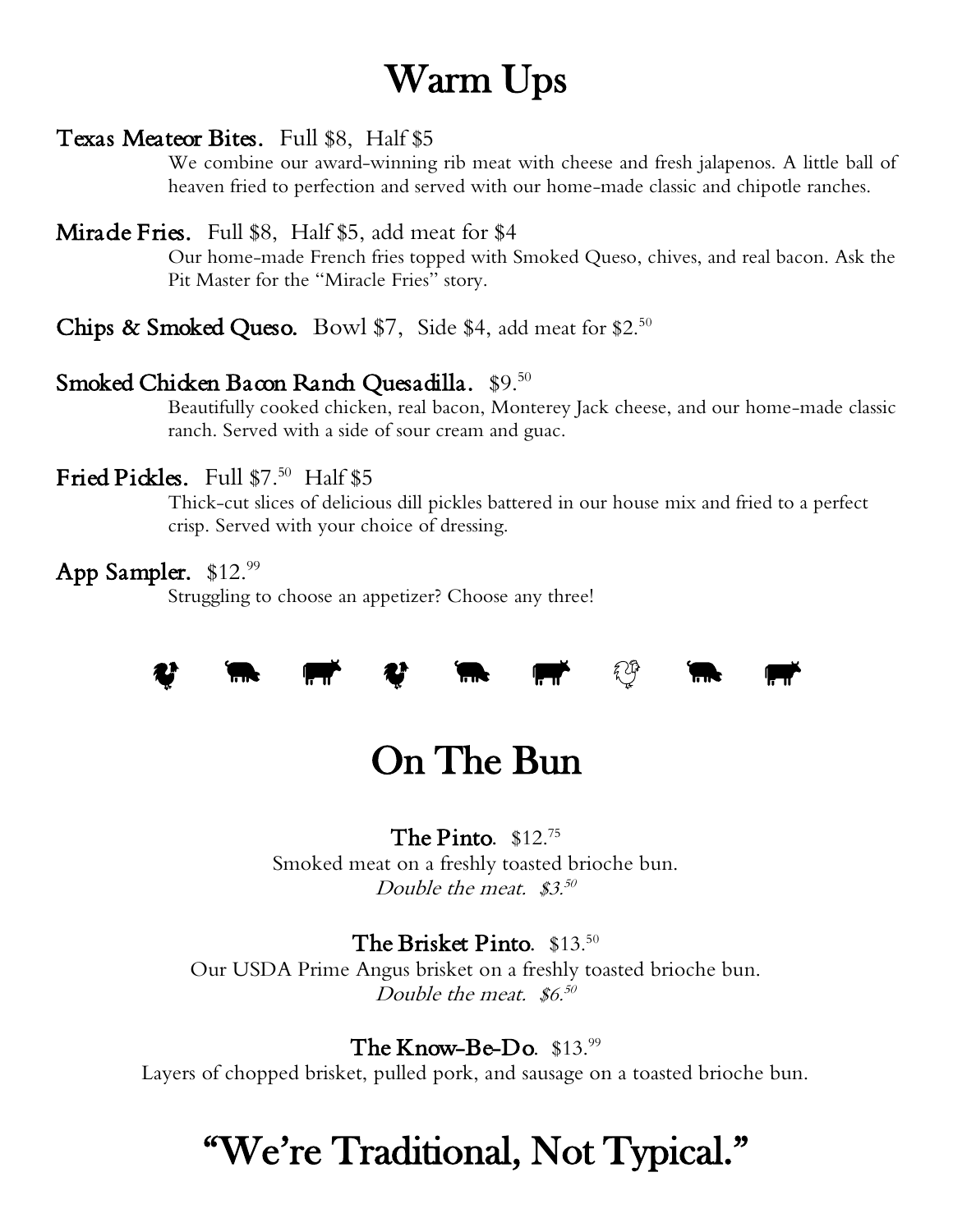# Build & Serve

The Community mission is simple: Build Relationships. Serve People.

Through our Feed the Need Project, Community has donated over 30,000 free meals to local families, veterans, and first responders.

## Post Oak Smoked Meats

Sold by the half pound All meats and our BBQ sauce are gluten friendly

Prime Angus Brisket \$15 Pulled Pork \$11 Turkey Breast \$11.<sup>50</sup> Sausage \$11.<sup>50</sup> Traditional or Jalapeno Cheddar

Ham \$11 Boneless Chicken Breast \$11

Ribs \$12.<sup>50</sup> Competition-Style St. Louis Cut Sold by the quarter rack.

### The Community Platter

A sampling of our meats, sides, and desserts! \$69.<sup>99</sup> Feeds approximately 4 people. Add \$16.<sup>99</sup> per person for additional meat, two sides, and dessert No substitutions.

When you choose to dine with us, the food you purchase puts food on tables throughout the community.

Proverbs 22:9

"The generous will themselves be blessed, for they share their food with the poor."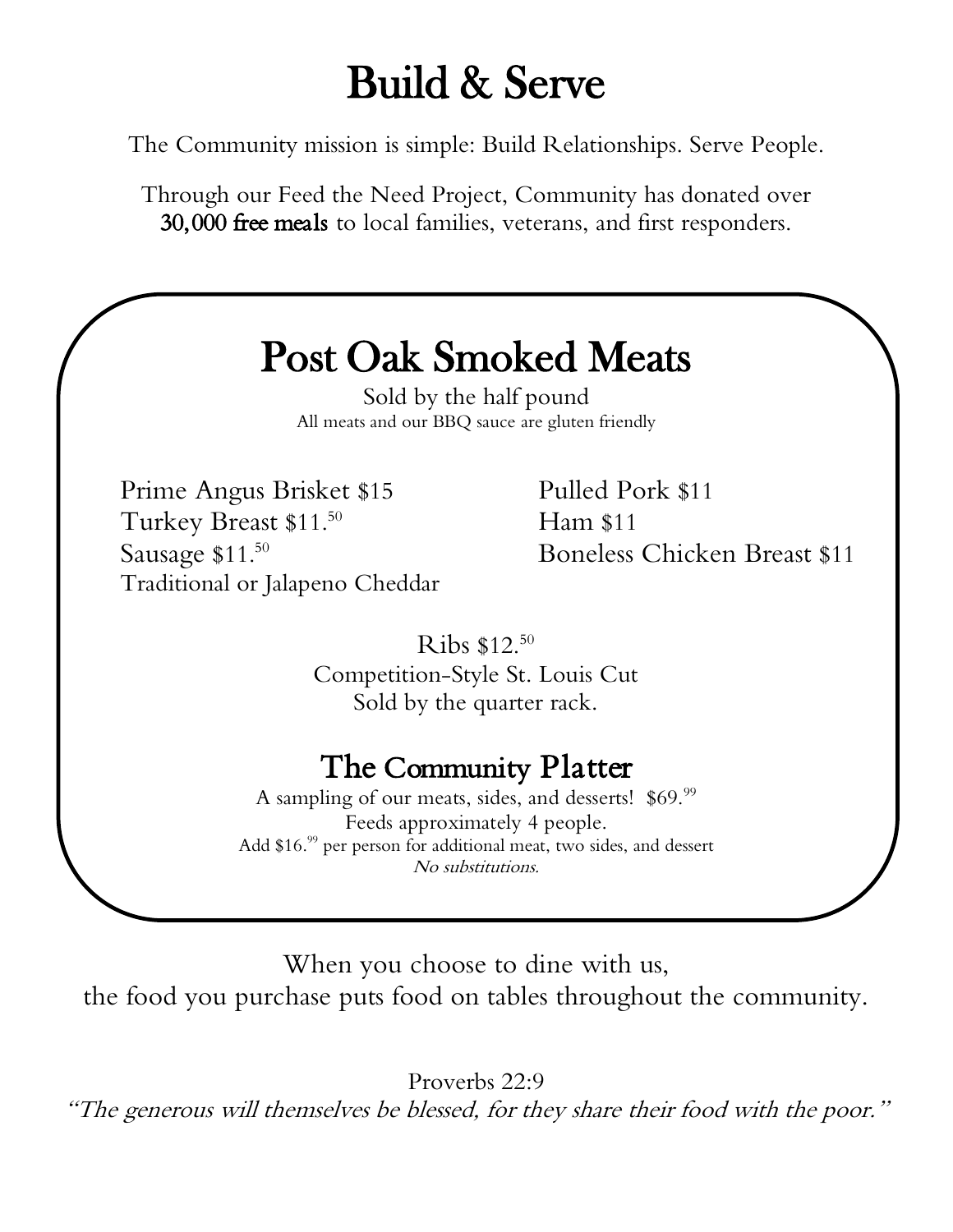### **Plates**

Served with Two Sides and a Roll

The Local.  $$18.50$  The Brisket Local.  $$19.95$ 

A hearty choice of one smoked meat. Ribs not available on this item.

#### The County Line. \$19.<sup>50</sup>

The Brisket & Ribs County Line. \$21.99

Choose two smoked meats.

### The Tri-City. \$22.99

Choose a trio of smoked meats. Limit of one portion each of brisket and ribs.

### Miss Milly's Rib Plate. \$24.<sup>55</sup>

Half Order. \$20.<sup>50</sup>

A generous portion of little Miss Milly's favorite ribs.

If you can't keep up with nine-year-old Milly, then try the half order.

### The Wagon. \$14

A massive Idaho potato topped with your choice of smoked meat. No sides or roll with this item.

#### Loaded Mac & Cheese. \$14

Our creamy mac & cheese loaded with your favorite smoked meat. No sides or roll with this item.

### Community Side Dishes

\$3.<sup>50</sup>

\*gluten friendly

Mac n' Cheese Mamma's Smoked BBQ

Beans\*

Mashed Potatoes\* loaded  $$1.^{50}$ 

Natural Cut French Fries

Potato Salad Creamy Cole Slaw Green Beans Fried Okra

Baked Potato\* loaded \$1.<sup>50</sup>

Side Salad Seasoned Corn on the Cob\*